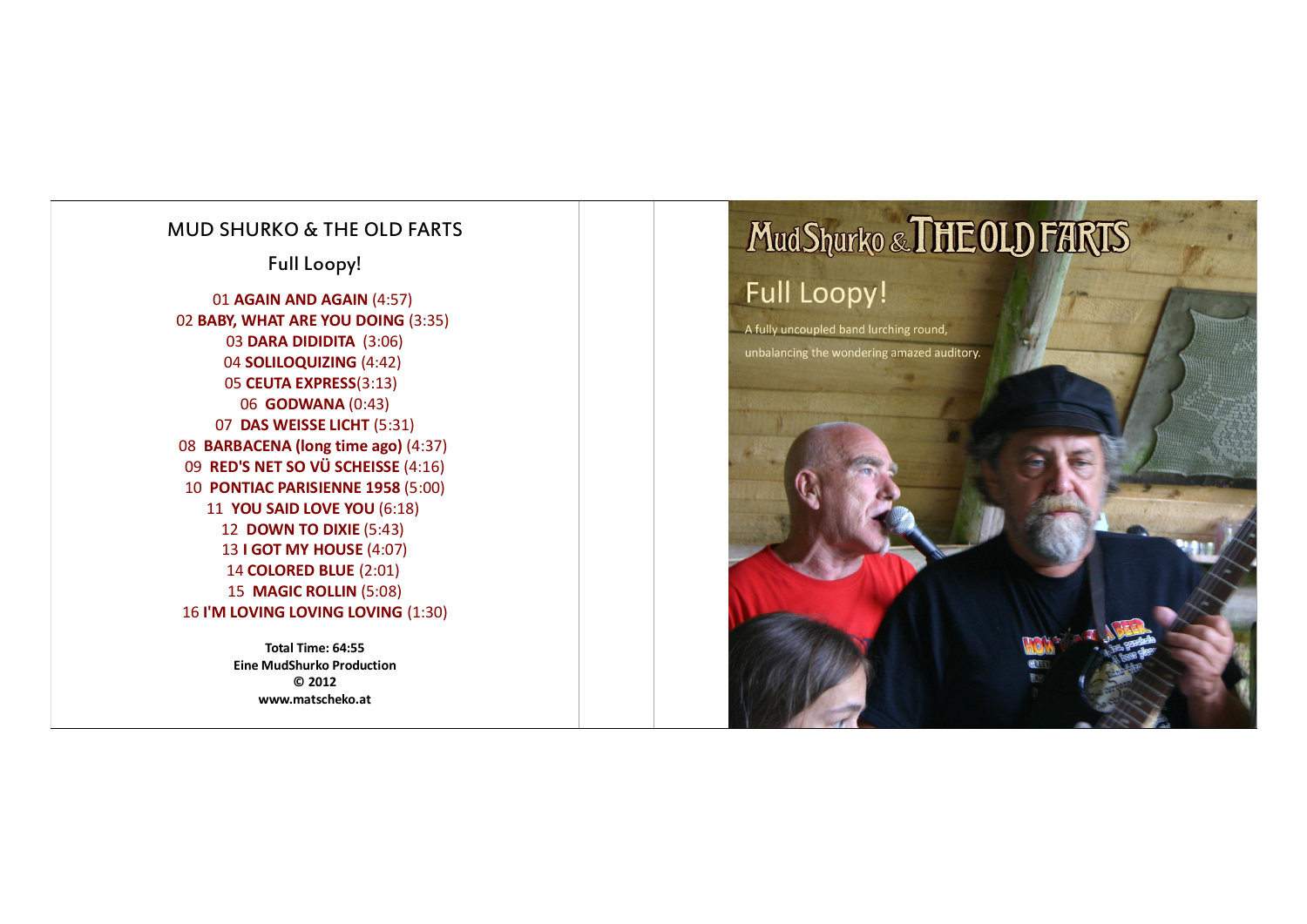## Full Loopy! (Manna!)

**The Farts** meet together one times a year to tell the latest storys and exchanging views. This group reunions are always somewhat dangerous. Give a ear and you will understand. This is adventurous Free-Rock! There is not one note composed, this music falls from heaven like Manna! Or it comes up from hell. Sometimes together.

A fully uncoupled band lurching round, unbalancing the wondering amazed auditory.

This album is somewhat bullish. Working with the material I had doubt about, but when I heard the cutted tracks a second, third and fourth time I was able to appreciate.

But that's not exactly news, all the MudShurko music comes from elsewhere.

#### **Personell:**

**Dita** Lasser: E-Bass. E- and Ac. Guitars, Vocals Dietmar **Rauner**-Quietensky: E-Bass, E-Guitar, Vocals **Fredl** Hofer: E-Guitar, Vocals **Achim** Kupfer: E-Guitar **Joe** Schinagl: Ac. Guitar, Perc. **Peter** Rausch: Perc **Sabine** Oppeneiger: Vocals **MudShurko**: Drums, Perc., E-Bass, Ac. Guitar, Synth

12: (5:43) **DOWN TO DIXIE** Lamour-Hatscher Fredl: E-Guitar - Rauner: Voc1 - Dita: E-Bass, Voc2 Achim: E-Guit - MudShurko: Drums, Ac.Guit

13: (4:07) **I GOT MY HOUSE** eine Ballade, so schön und so fad, recorded 0:33 Uhr Dita: Ac.Guitar, Vocals MudShurko: E-Bass, Drums, Synth

14: (2:01) **COLORED BLUE**, Blues Fragment, Spielerei mit Synth Achim: E-Guitar - MudShurko: Synths, Drums

15: (5:08) **MAGIC ROLLIN** Lasser's Abschiedslied, ein Solo, schmelz Dita: Ac.Guitar, Vocals - MudShurko: Synth

16: (1:30) **I'M LOVING LOVING LOVING** nach dem Abschiedslied noch ein allerletztes Lied, weil das Aufhören doch so schwer ist (recording-Zeit 5:11 Uhr!)

Dita: Ac.Guitar, Vocals - MudShurko: assist. Bassynth

*Recorded live, Aug. 2011, at Cafe Sack, Lembach, Austria with TASCAM US-800 and Cubase5 prod. © 2012*

*cover art: Fredl Hofer, Fotos: Hofer / Rauner*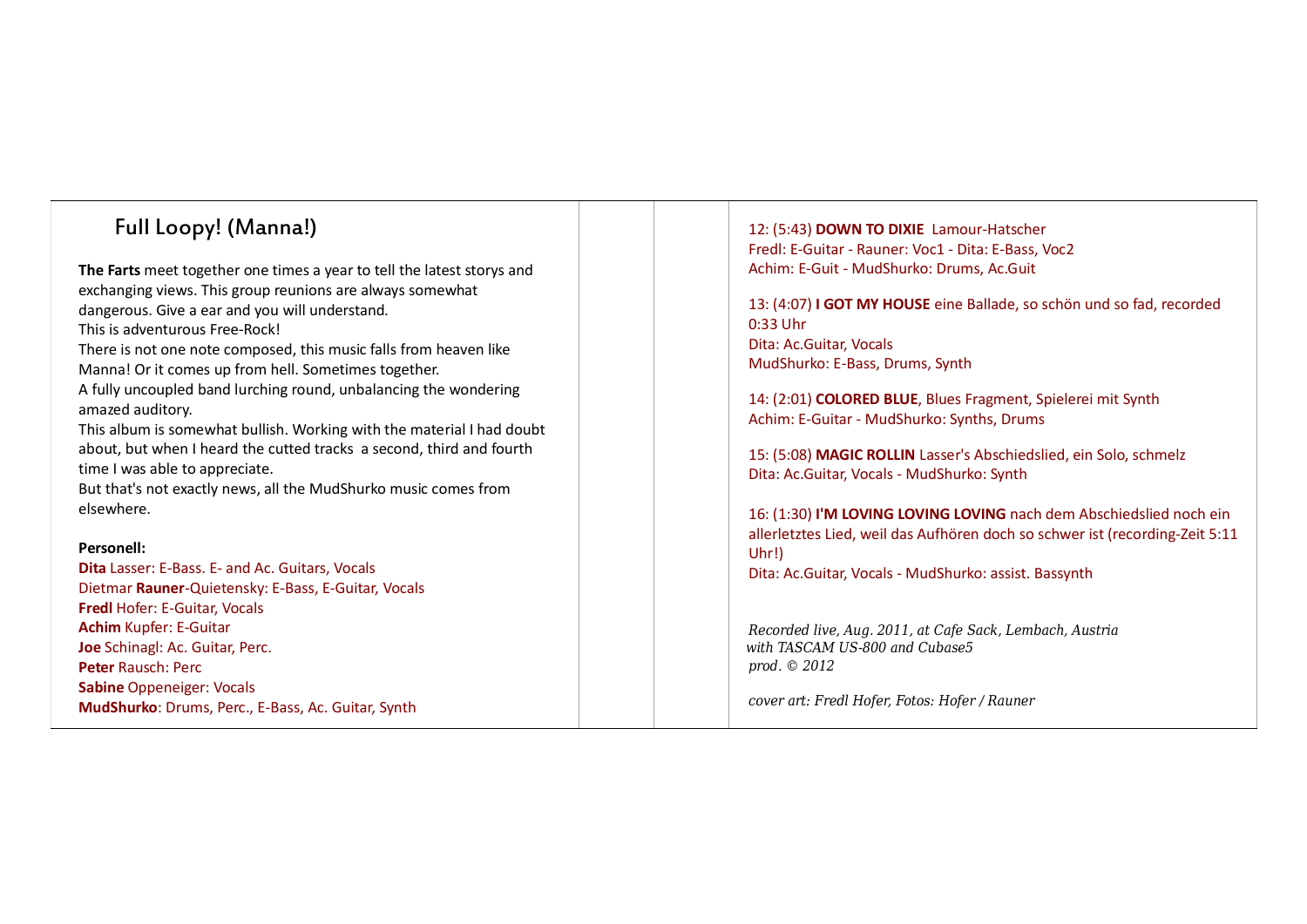## 07: (5:31) **DAS WEISSE LICHT** Lasser's Brachial-Philosophie, völlig durchgeknallt Dita: Voice, E-Bass - Rauner: Ac.Guitar Joe: Perc. - MudShurko: Drums, Perc., Synth

08: (4:37) **BARBACENA (long time ago)** südamerikanscher Strudelteig, Sabine singt, gekürzte Version Achim: E-Guitar - Dita: E-Bass Sabine: Vocals - MudShurko: Ac.Guitar, Drums

09: (4:16) **RED'S NET SO VÜ SCHEISSE**, Rock, in Memoriam Sparifankal Achim: E-Guitar - Sabine: Vocals Dita: E-Bass, Vocals - MudShurko: Ac.Guitar, Drums

### 10: (5:00) **PONTIAC PARISIENNE 1958**, Fredl Rock, 130 auf der Bundesstraße Fredl: Guitar, Vocals - Dita: E-Bass - Rauner: E-Guitar Peter: Perc. - MudShurko: Drums

11: (6:18) **YOU SAID LOVE YOU** Fredl surft durch die 60er und 70er Jahre Fredl: E-Guitar, Vocals - Rauner: E-Guitar, Vocals Dita: E-Bass MudShurko: Drums, Synth

01 (4:57) **AGAIN AND AGAIN**, rockig, spacig, ganz ok (Opener) Achim: e-guitar, Dita: ac-guitar, voc (ganz am Ende) Rauner: voc, MudShurko: drums, synth, Joe: perc

02 (3:35) **BABY, WHAT ARE YOU DOING**, rocknroll, fetzig, Start superb, Ende fade out Rauner: voc - Achim e-guitar - Dita: guitar MudShurko: drums, synth - Joe: perc

03 (3:06) **DARA DIDIDITA**, interessant, jazz-experimentell, ein bissl zu laut Dita: guit, voc - Rauner: e-bass - MudShurko: synth, drums

04 (4:42) **SOLILOQUIZING** jazz, clubatmosphäre, sehr direkt Dita: guit, voc - Rauner: e-bass - MudShurko: drums

05 (3:13) **CEUTA EXPRESS** Joe Schinagl Solo, scheppernde Gitarre, nicht perfekt, aber eigenartig Joe: Guitar - MudShurko: Synth, Drums

06: (0:43) **GODWANA** Achim meditiert, spaciges Fragment Achim: Guitar - Rauner: Bass MudShurko: Perc, Synth